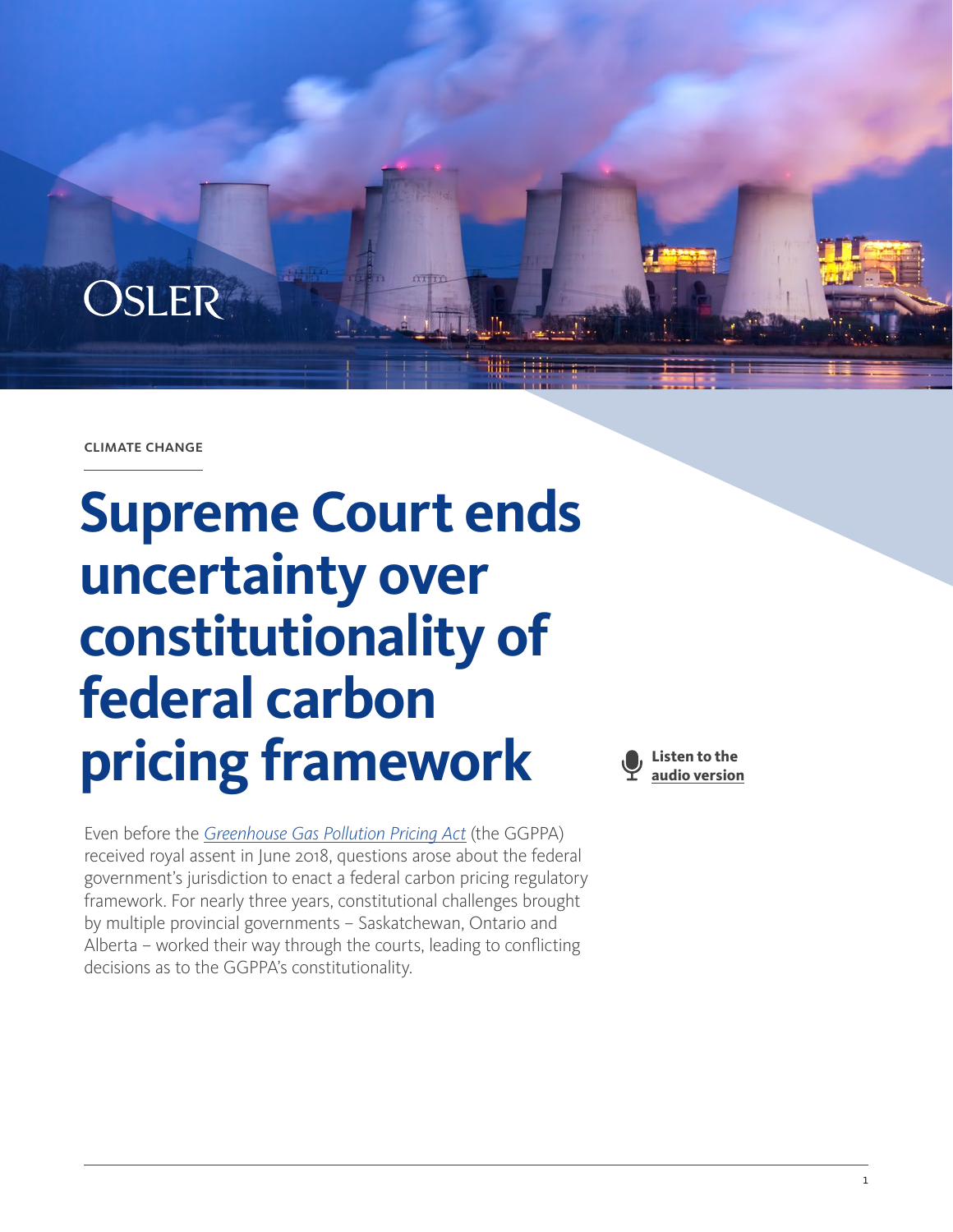For businesses across Canada, this uncertainty ended on March 25, 2021 when the Supreme Court of Canada (the Court) upheld the constitutionality of the GGPPA. In a 6-3 decision in [References re Greenhouse Gas Pollution Pricing Act](https://scc-csc.lexum.com/scc-csc/scc-csc/en/item/18781/index.do), the majority of the Court confirmed and applied the "division of powers" analysis under Canadian constitutional law to uphold the validity of the GGPPA. In doing so, the Court emphasized the importance of a national approach in addressing climate change.

The decision provides much-needed clarity on the constitutional question of the federal government's ability to impose a minimum price on carbon going forward. While the decision represents a conclusive verdict on the GGPPA's general constitutionality, the result of the decision does not preclude future policy initiatives by the federal government or by the provinces to address climate change. With increasing political attention on climate change, 2022 is certain to result in greater regulation and activity in the space, with significant effects felt from the Court's decision.

# The Greenhouse Gas Pollution Pricing Act

The GGPPA implements a carbon pricing regime that is central to the federal government's plan to meet Canada's commitments under the [Paris Agreement](https://unfccc.int/process-and-meetings/the-paris-agreement/the-paris-agreement) to reduce greenhouse gas (GHG) emissions to 30% below 2005 levels by 2030. Divided into two main parts, the GGPPA (a) imposes a fuel charge on fuel producers and distributors; and (b) introduces an output-based pricing system for large industrial emitters. The GGPPA also imposes minimum requirements on provinces and territories to meet the GGPPA's pricing and emissions reduction benchmarks. This approach, with the federal government intervening only where a province has failed to legislate in accordance with the minimum requirements of the GGPPA, has led to a patchwork of carbon pricing systems across Canada. In certain provinces and territories, the federal system operates alone, while others have implemented a wholly provincially-legislated regime. The balance are subject to a mixed approach involving both federal and provincial regulation.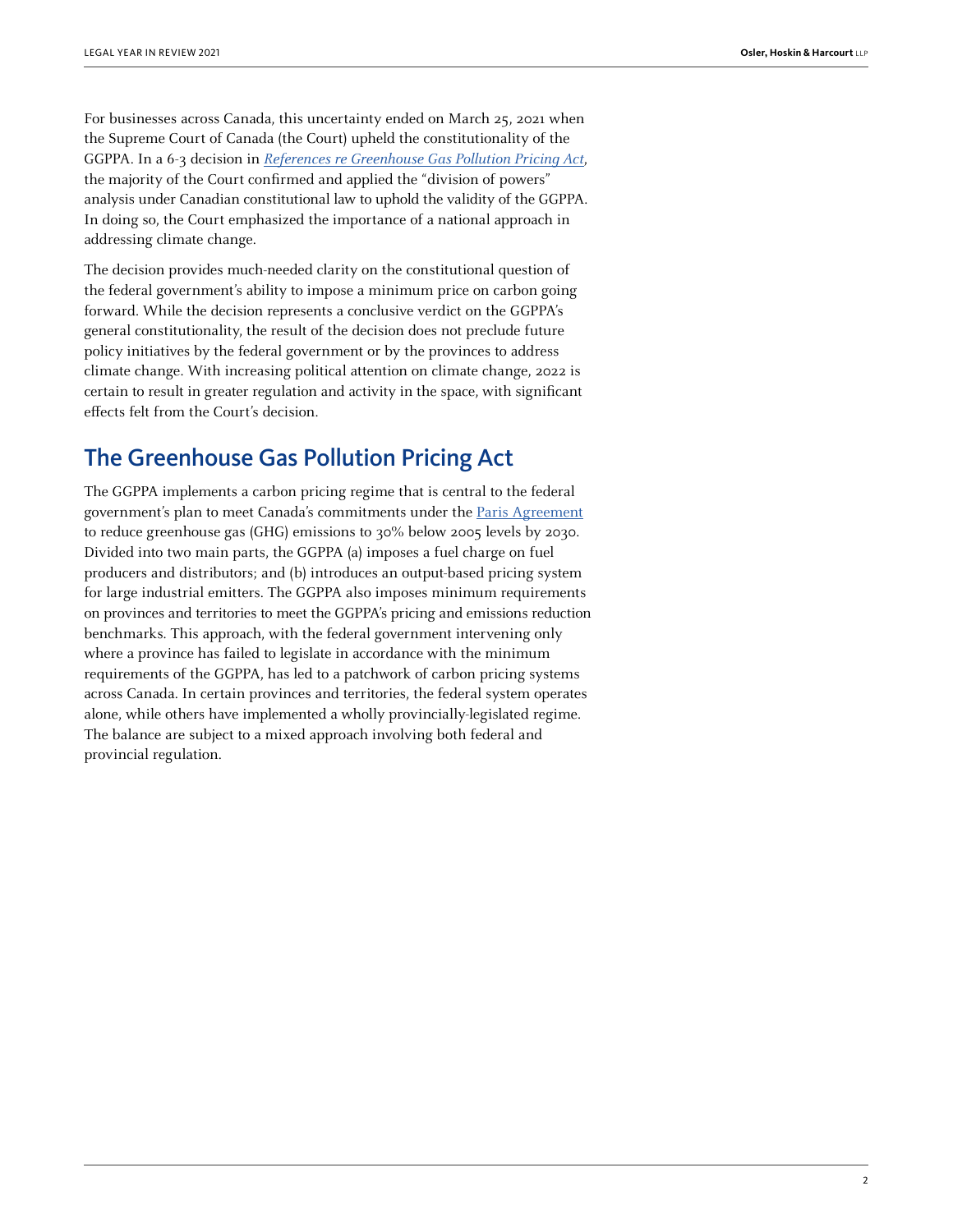The following graphic prepared by the [Government of Canada](https://www.canada.ca/en/environment-climate-change/services/climate-change/pricing-pollution-how-it-will-work.html) summarizes the applicable regime in each province and territory:



### **Carbon pricing across Canada**

| Alberta                      | Federal fuel charge, Alberta TIER regulation for industry                                                               |
|------------------------------|-------------------------------------------------------------------------------------------------------------------------|
| <b>British Columbia</b>      | Provincial carbon tax                                                                                                   |
| Manitoba                     | Federal Backstop                                                                                                        |
| New Brunswick                | Provincial fuel charge as of April 1, 2020, intent to transition<br>federal OBPS to provincial OBPS for January 1, 2021 |
| Newfoundland<br>and Labrador | Provincial carbon tax + OBPS                                                                                            |
| Northwest Territories        | Territorial carbon tax                                                                                                  |
| Nova Scotia                  | Cap-and-Trade                                                                                                           |
| Nunavut                      | Federal Backstop                                                                                                        |
| Ontario                      | Federal fuel charge, intent to transition federal OBPS<br>to provincial OBPS for January 1, 2022                        |
| Prince Edward Island         | Provincial fuel charge, Federal OBPS                                                                                    |
| Quebec                       | Cap-and-Trade                                                                                                           |
| Saskatchewan                 | Federal fuel charge Provincial OBPS on some sectors,<br>federal OBPS on others                                          |
| Yukon                        | Federal Backstop                                                                                                        |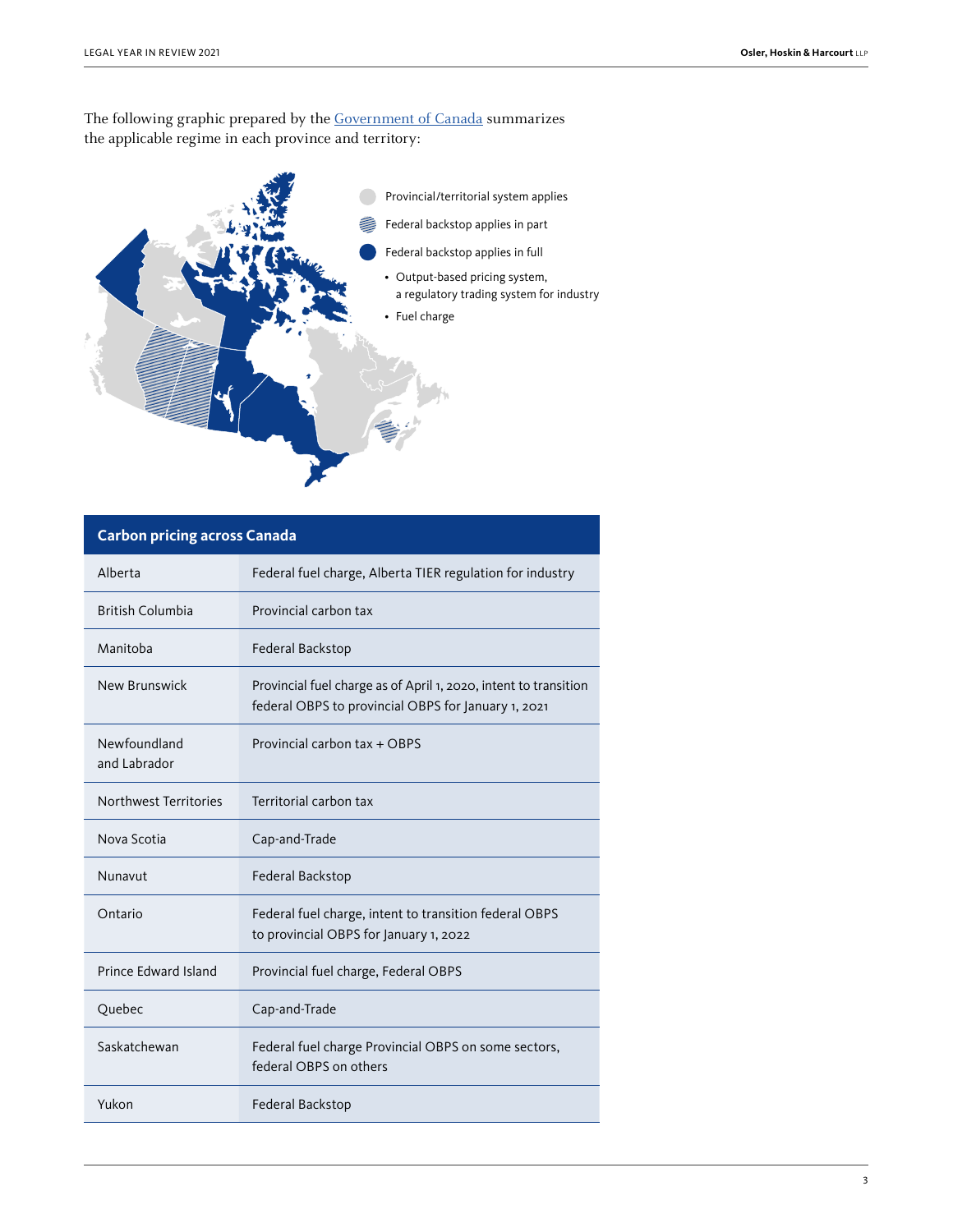# The Court of Appeal decisions

Between May 2019 and February 2020, each of the Saskatchewan, Ontario and Alberta Courts of Appeal considered the constitutionality of the GGPPA. In May of 2019, a 3-2 majority at the Saskatchewan Court of Appeal determined that the GGPPA was a valid use of federal legislative jurisdiction. A 4-1 majority at the Ontario Court of Appeal reached the same conclusion in June of 2019. However, in February of 2020, a 4-1 decision of the Alberta Court of Appeal found the GGPPA to be unconstitutional on the grounds that it exceeded federal jurisdiction. These split decisions, and the divergent legal bases upon which they were made, created uncertainty for businesses pending a final resolution by the Supreme Court of Canada.

# The Supreme Court of Canada's decision

Writing for the majority of the Supreme Court, Chief Justice Wagner held that the GGPPA was constitutional and that Parliament had the jurisdiction to enact it as a matter of national concern under the national concern branch of the "peace, order and good government" (POGG) clause of s. 91 of the Canadian Constitution.

In determining the constitutionality of the GGPPA, the Court was required, first, to identify the true subject matter of the GGPPA and then to classify that subject matter with reference to the division of powers set out in the Constitution. In doing so, the Court gave effect to the principle of cooperative federalism, which requires that an appropriate balance be maintained between the powers of the federal government and those of the provinces. The majority of the Court considered the importance of preserving provincial autonomy, but favoured a flexible view of federalism and the Constitution that supports "modern cooperative federalism."

The majority's finding was informed by what it referred to as the "essential factual backdrop of the case," namely that "[c]limate change is real. It is caused by greenhouse gas emissions resulting from human activities, and it poses a grave threat to humanity's future. The only way to address the threat of climate change is to reduce greenhouse gas emissions." The Court further found that "[a]ddressing climate change requires collective national and international action. This is because the harmful effects of GHGs are, by their very nature, not confined by borders."

In undertaking its division of powers analysis, the majority began by considering the purpose and effects of the GGPPA in order to identify its "pith and substance," or true subject matter. In this regard, the Court, having analyzed the title, preamble, legislative debates, purpose and legal and practical effects of the GGPPA, found that "the true subject matter of the GGPPA is establishing minimum national standards of GHG price stringency to reduce GHG emissions."

The majority held that establishing such minimum national standards was of sufficient concern to Canada as a whole that it warranted consideration in accordance with the national concern doctrine. In doing so, the Chief Justice remarked that "[t]here is broad consensus among expert international bodies … that carbon pricing is a critical measure for the reduction of GHG emissions" and that the matter of the GGPPA "is critical to our response to an existential threat to human life in Canada and around the world."

"While each province's emissions do contribute to climate change, there is no denying that climate change is an 'inherently global problem' that neither Canada nor any one province acting alone can wholly address. This weighs in favour of a finding of provincial inability. As a global problem, climate change can realistically be addressed only through international efforts. Any province's failure to act threatens Canada's ability to meet its international obligations, which in turn hinders Canada's ability to push for international action to reduce GHG emissions. Therefore, a provincial failure to act directly threatens Canada as a whole." – Chief Justice Wagner

4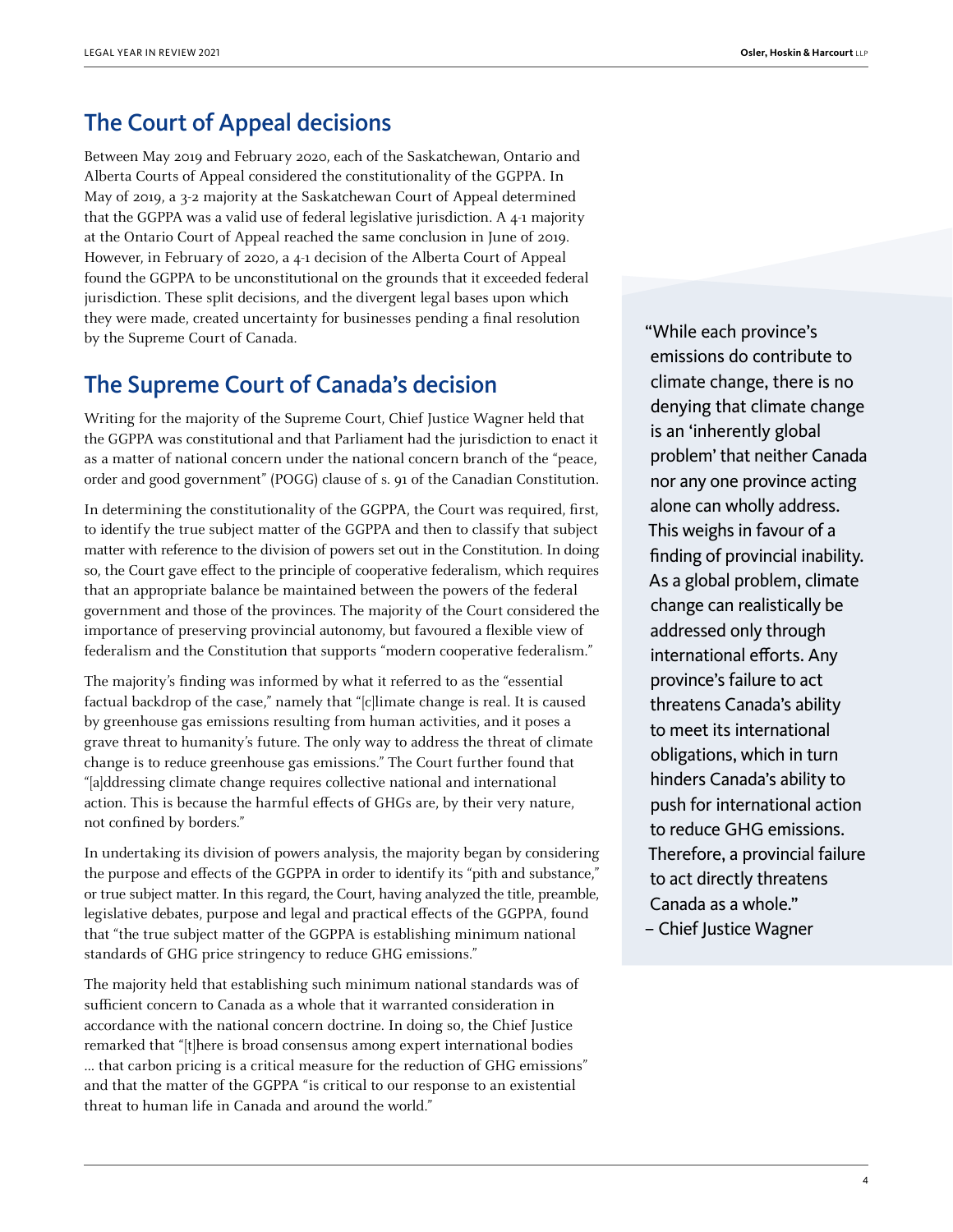The majority then examined whether the matter at hand had a "singleness, distinctiveness and indivisibility that clearly distinguishes it from matters of provincial concern" as federal jurisdiction in the interests of "peace, order and good government" should only be found to exist where the evidence establishes provincial inability to deal with the matter. In the case of GHG emissions, the majority concluded that "federal jurisdiction is necessitated by the provinces' inability to address the matter as a whole through cooperation, which exposes each province to grave harm that it is unable to prevent."

The final element of the Court's analysis assessed whether the impact on provincial jurisdiction was acceptable, having regard at the same time to the impact on the interests that would be affected if Parliament was unable to constitutionally address the matter at a national level. The majority held that upholding the constitutionality of the GGPPA would have a "clear impact on provincial autonomy" that would be "limited" and would "ultimately be outweighed by the impact on interests that would be affected if Parliament were unable to constitutionally address this matter at a national level." The Court noted that provinces remain free to regulate GHG emissions and can design any GHG pricing system they choose as long as they meet the federal government's outcome-based targets.

To address the concern that the Court's decision raised the spectre of further federal incursion into areas of provincial jurisdiction, the majority of the Court remarked that its ruling would not "[open] the floodgates to federal 'minimum national standards' in all areas of provincial jurisdiction." In particular, the decision did not extend the national concern doctrine under the POGG power to cover any matter touching on climate change, but was specifically and narrowly limited to GHG pricing.

## Impacts of the decision

Beyond providing clarity on the specific question of the constitutionality of the GGPPA, the decision also provided long-awaited guidance regarding the application of the national concern doctrine under the POGG power and its application to environmental legislation more broadly. The decision is a forceful endorsement by the Supreme Court of the principle of cooperative federalism, particularly in respect of "matters which, by their nature, transcend the provinces." This principle may have future application to environmental and other matters that, due to their nature, provinces alone are unable to address.

The decision provides welcome certainty as to the ability of the federal government to impose a carbon pricing regime. However, in a practical sense, the cooperative federalism approach to carbon pricing leaves businesses with national operations subject to a patchwork of carbon pricing regimes across Canadian jurisdictions. Navigating these inconsistencies has imposed increased regulatory burdens on businesses and impeded the broader development and use of carbon finance instruments and markets in Canada to date.

While the decision represents an important marker for climate change developments in 2021, the decision has preceded other significant developments in 2021, including the release of the [report](https://www.ipcc.ch/report/ar6/wg1/downloads/report/IPCC_AR6_WGI_Full_Report.pdf) of the United Nations' Intergovernmental Panel on Climate Change, the passage of the [Canadian Net-](https://laws-lois.justice.gc.ca/eng/acts/C-19.3/FullText.html)[Zero Emissions Accountability Act](https://laws-lois.justice.gc.ca/eng/acts/C-19.3/FullText.html) which supports Canada's efforts to achieve